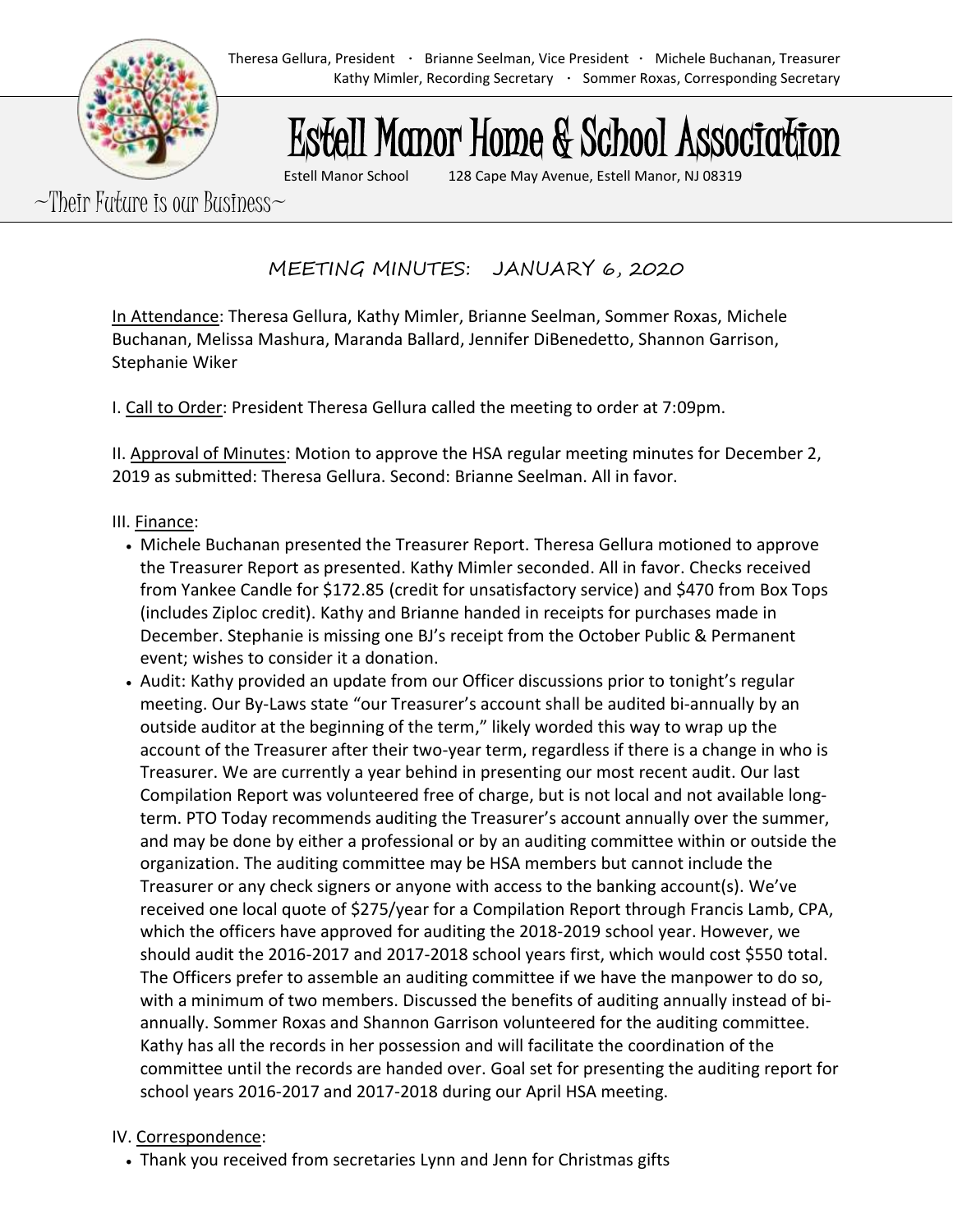- Box Tops will be issuing an additional credit because there were Ziploc products found in stores with expired clips. The credit amount will be based on previous earnings.
- Melissa Mashura submitted a donation request to ShopRite (Village Supermarket) for Muffins with Moms, awaiting response.
- December 5, 2019: Executive email vote to approve providing financial assistance for three students to attend the  $7<sup>th</sup>$  and  $8<sup>th</sup>$  grade Franklin Institute field trip at the cost of \$28 per student, in response to a donation request by Mrs. Baker. Motion made by Theresa Gellura and seconded by Michele Buchanan. Passed with 5 approval votes. None opposed.
- December 11, 2019: Executive email vote to approve a budget of \$100 to provide refreshments during the Holiday Concert on Dec 12. Motion made by Brianne Seelman and seconded by Michele Buchanan. Passed with 4 approval votes. None opposed.
- December 26, 2019: Executive email vote to approve purchasing a \$500 Visa gift card for Stephanie Wiker to purchase items for the 2020 Holiday Shoppe. Motion made by Brianne Seelman and seconded by Theresa Gellura. Passed with 5 approval votes. None opposed.
- December 26, 2019: Executive email vote to approve allocating \$275 for Francis Lamb, CPA to complete a Compilation Report for the period of July 1, 2018 through June 30, 2019. Motion made by Theresa Gellura and seconded by Brianne Seelman. Passed with 5 approval votes. None opposed.

### V. Fundraisers/Events:

- Soup Off: Discussed having a bake off and/or basket raffles again and decided to have a Cookie Bake Off in conjunction with the Soup Off, 5 dozen cookies minimum per entry. Will need three different colored raffle tickets (Soup, Cookie, Storybook Land tickets). Will keep the entry requirements the same as before: \$5/adult, \$3/child under 13 or senior over 55, families bringing a Soup Off entry admitted for free. Two votes allowed per person for each the Bake Off and Soup Off. 1<sup>st</sup>, 2<sup>nd</sup> and 3<sup>rd</sup> place prizes for each contest will be a \$30, \$20 and \$10 gift certificate to Sidelines, with a ladle or spatula. Wawa is getting tight with their donations and may not be able to provide us bowls or spoons this year, so we'll have to purchase what we are lacking. We have one 4-pack of Storybook Land tickets to raffle, \$1/ticket. K-cup coffee will be provided for free. Steph will make baked ziti, Brianne will make macaroni and cheese, Michele will make pasta. Need coloring sheets for kids. Discussed sending out a combo flyer for Soup Off/Bake Off.
- Spirit Wear: Viewed available designs for bags, hats, shirts, water bottles and earbuds. Discussed their minimums, costs and which to move forward on; chose two shirt designs to offer on choice of black or grey shirts/hoodies (8%). Theresa Gellura motioned to approve purchasing 250 drawstring bags at a total cost of \$542.50 to give away to students this school year and 250 earbuds with case at a total of \$552.50 to give away to students at the start of next school year. Brianne Seelman seconded. All in favor. None opposed. All purchases will be tax exempt, as Michele has provided our tax-id to Proforma.
- Into the Woods Play/Carnival: AC Moore is closing; may have gift bags on clearance. Discussed alternate activities to the Carnival – face painter(s), performer(s), craft(s). Theresa will discuss and confirm details of the breakfast/matinee timing with Mrs. DeLucca.
- Assemblies: Kathy presented Mighty Mike (Mike Simmons), a basketball player with epilepsy who performs a basketball/motivational speaking assembly encouraging students to go after their dreams despite the challenges and acceptance of others' challenges. Must be a morning assembly and cost would include hotel fee. Can have one whole school assembly at \$500 plus hotel or two assemblies at \$900 plus hotel. Discount provided if